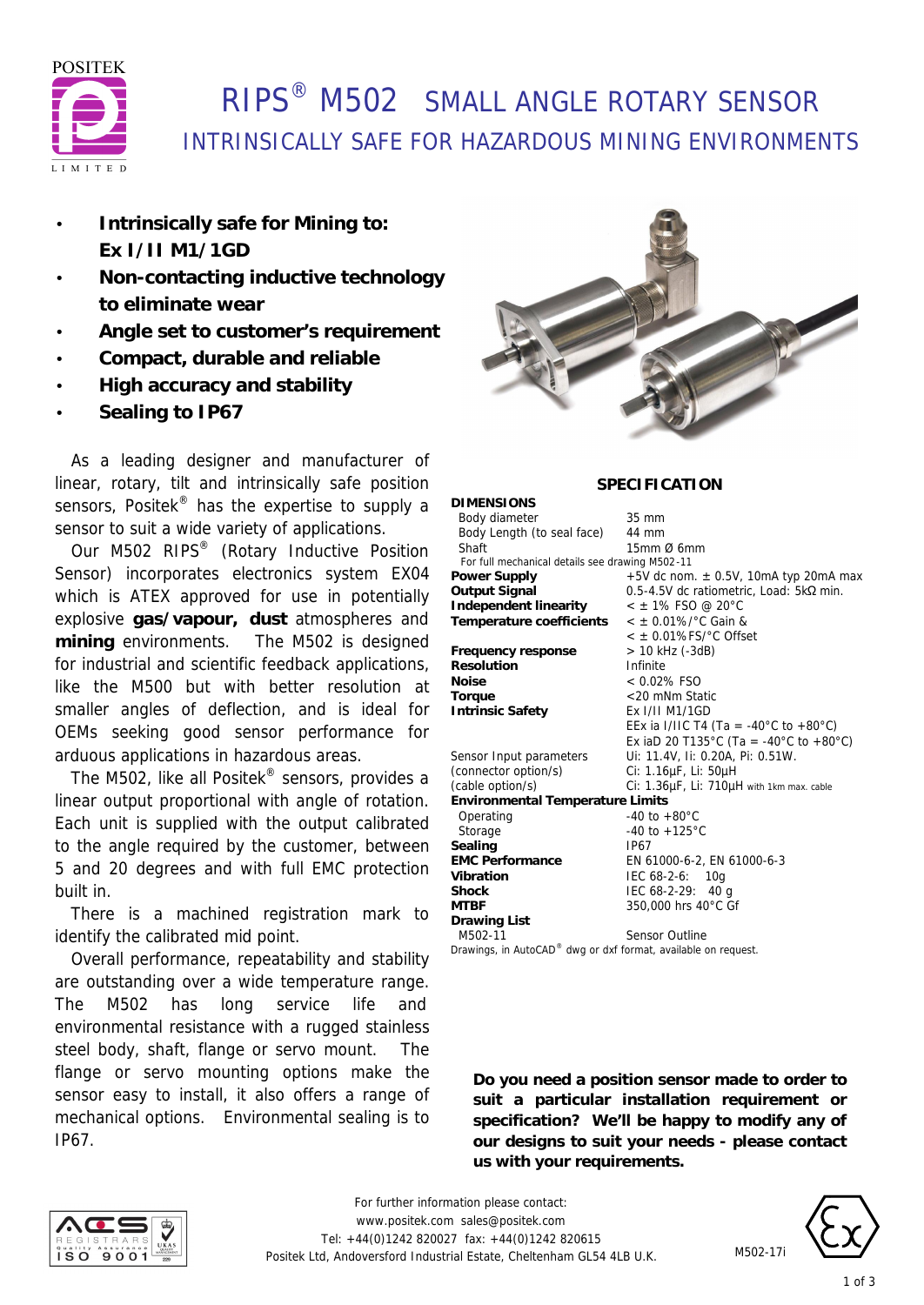

# RIPS® M502 SMALL ANGLE ROTARY SENSOR INTRINSICALLY SAFE FOR HAZARDOUS MINING ENVIRONMENTS

Intrinsically safe equipment is defined as *"equipment which is incapable of releasing sufficient electrical or thermal energy under normal or abnormal conditions to cause ignition of a specific hazardous atmosphere mixture in its most easily ignited concentration."*

ATEX approved to; Ex I/II M1/1GD EEx ia IIC T4 (Ta = -40 $^{\circ}$ C to +80 $^{\circ}$ C) Ex iaD 20 T135°C (Ta = -40°C to +80°C)

Designates the sensor as belonging to; Groups I and II: suitable for all areas **(including mining)**, Category M1/1 GD: can be used in areas with continuous, long or frequent periods of exposure to hazardous gas (Zones 2 to 0) and dust (Zone 20), equipment remains energised.

Gas:

Protection class ia, denotes intrinsically safe for all zones Apparatus group IIC: suitable for IIA, IIB and IIC explosive gases.

Temperature class T4: maximum surface temperature under fault conditions 135°C.

Dust:

T135°C: maximum surface temperature under fault conditions 135°C.

Ambient temperature range extended to -40°C to +80°C.

It is imperative Positek<sup>®</sup> intrinsically safe sensors be used in conjunction with a galvanic barrier to meet the requirements of the product certification. The Positek X005 Galvanic Isolation Amplifier is purpose made for Positek IS sensors making it the perfect choice. Refer to the X005 datasheet for product specification and output configuration options.

### **Safety Parameters:-**

- Ui: 11.4V, Ii: 0.20A, Pi: 0.51W
- $Ci = 1.36 \mu F^*$  Li = 710 $\mu$ H<sup>\*</sup> (cable option/s)

 $Ci = 1.16 \mu F$  Li = 50 $\mu$ H (connector option/s)

\*Figures for 1km cable where:  $Ci = 200pF/m$  &  $Li = 660nH/m$ 

Sensors can be installed with a maximum of 1000m of cable. Cable characteristics must not exceed:-

|  | Capacitance: $\leq$ 200 pF/m for max. total of: | 200 nF. |
|--|-------------------------------------------------|---------|
|  | Inductance: $\leq 660$ nH/m for max. total of:  | 660 µH  |

For cable lengths exceeding 10 metres a five wire connection is recommended to eliminate errors introduced by cable resistance and associated temperature coefficients.

ATEX approved sensors suitable for gas (X series) and dust (E series) applications, are also available from Positek.









### **TABLE OF OPTIONS**

±10° in increments of 1 degree.

**MEASUREMENT RANGE:** Factory-set to any angle from ±2.5° to

Full 360° Mechanical rotation.

### **ELECTRICAL INTERFACE OPTIONS**

The Positek® **X005** Galvanic Isolation Amplifier is available with 0.5-9.5V or 4-20mA transmission output options.

#### **CONNECTOR/CABLE OPTIONS** Conne

| ector - Binder 713 series | <b>IP67</b> |
|---------------------------|-------------|
| with PG9 gland            | IP67        |

Cable length >50cm – please specify length in cm up to 15000cm maximum.

We recommend all customers refer to the 3 & 5-Wire Connection **Information** 

## **MOUNTING OPTIONS**

Cable

| nge |  |  |
|-----|--|--|
| rvn |  |  |

2 off 4.5 mm x 30 degree wide slots, 48 mm PCD. Servo 2 mm wide groove, internal diameter 31.8 mm.

*For further information please contact:* www.positek.com sales@positek.com Tel: +44(0)1242 820027 fax: +44(0)1242 820615 Positek Ltd, Andoversford Industrial Estate, Cheltenham GL54 4LB U.K.



M502-17i